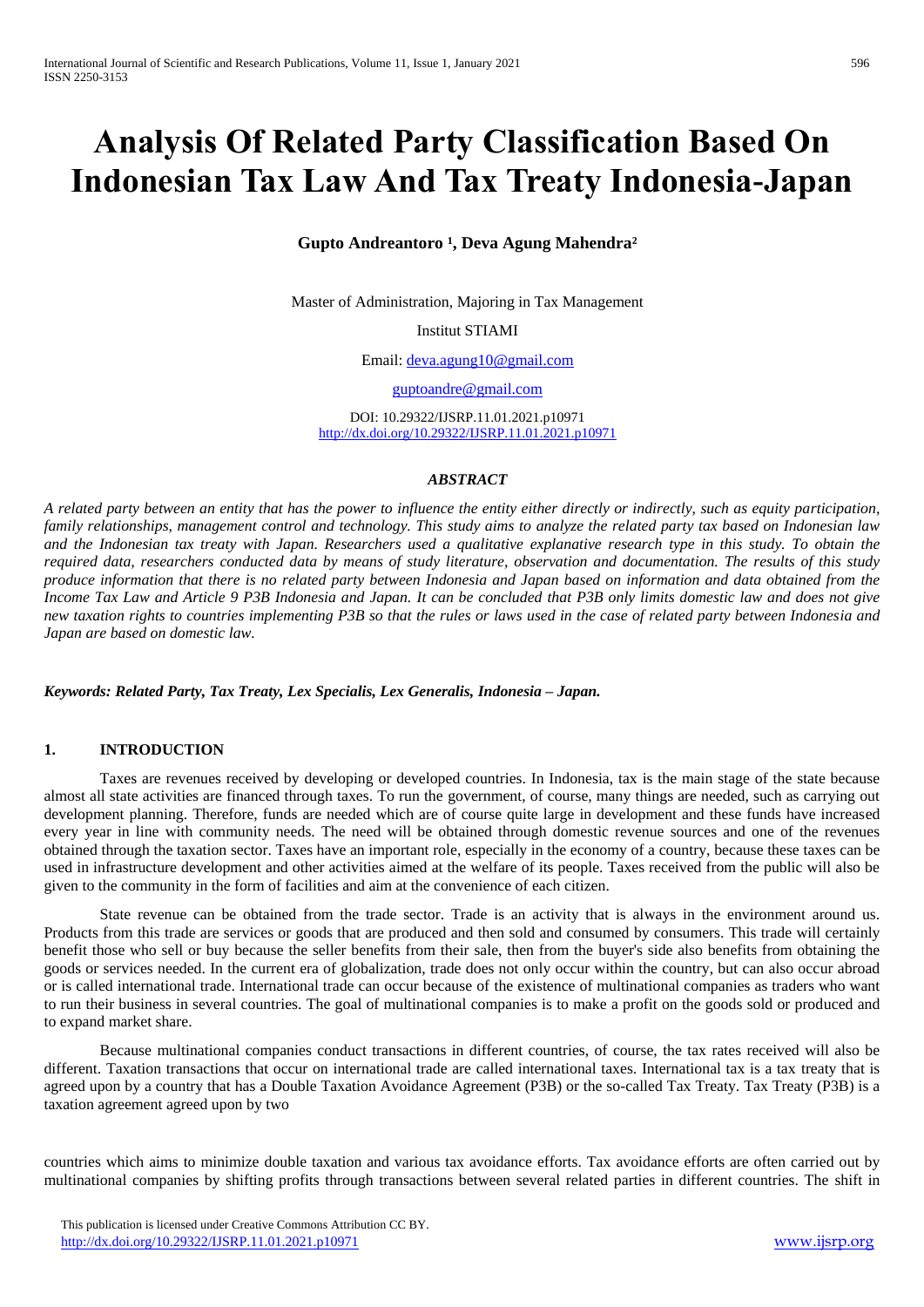profit can also occur in a country that is domiciled in the same country by using the difference in tax rates in the final or non-final income tax sector for certain businesses.

In this world, there are two treaty models that are used as references in preparing a treaty, namely the OECD Model and the UN Model. The goal of the OECD Model is to increase trade between a country that signed a P3B by eliminating double taxation internationally, while the UN Model aims to increase foreign investment into developing countries and achieve economic and social growth of developing countries. Transactions between related parties are known as affiliated transactions, then for the price agreed in a special relationship is known as transfer pricing. The definition of a special relationship has been regulated in Article 18 paragraph (4) of Law Number 36 Year 2008 Fourth Amendment to Law Number 7 Year 1983 concerning Income Tax which regulates special relationships in paragraphs (3) and (3a), Article 18 paragraph (4), Article 9 paragraph (1) letter f, and Article 10 paragraph (1), can be said to have a special relationship if:

- 1. Taxpayers have direct or indirect investment in other taxpayers with a rate of at least 25% or taxpayers with two or more taxpayers who have capital participation of at least 25%.
- 2. Taxpayers who control one or more other taxpayers either directly or indirectly. Examples of mastery are through management and use of technology.
- 3. Having a family relationship either by blood or by blood.

These three things are criteria for a special relationship based on Domestic Law. So it can be said that taxpayers have a special relationship with other taxpayers if they meet the criteria in Article 18 paragraph (4) of the Income Tax Law. A special relationship is closely related to transfer pricing. Motivation in transfer pricing can be in the form of reducing tax objects, especially income taxes, minimizing the risk of foreign company activities and to survive from import competitors. Transfer pricing also aims to control the performance of foreign branches or subsidiaries, to prevent foreign governments from participating in these transactions, to control cash flows of branches or affiliated subsidiaries and to evaluate the performance of each division.

In international taxation there is what is known as a general principle (lex generalis) and also a special principle (lex specialis). What becomes a lex specialis is a tax treaty and domestic law becomes a lex generalis. What this means is that tax treaty is in essence higher than domestic law, so that tax treaty can only limit taxation rights but cannot provide new taxation rights to countries implementing tax treaty. So if the tax treaty regulates that there is a taxation right on certain income, but in domestic law it regulates that certain income is not subject to income tax, then the country cannot impose tax on certain income even though the tax treaty provides taxation rights to that country. (Wisanggeni, 2019).

In International Taxes, cases often occur due to differences in regulations between tax treaty and domestic law. Because of these differences, many taxpayers forward the case to the tax court to obtain the truth between the two rules. Therefore, the author will discuss the international tax case between Indonesia and Japan. In this case, the background was that the tax authorities obtained data that there was an affiliation relationship between PT ABC and a Japanese company due to management supervision or control. But in reality, PT ABC has absolutely no affiliation with Japanese companies in terms of supervision or management control. PT ABC also does not meet the criteria for an affiliation relationship based on Article 18 paragraph (4) of the Income Tax Law.

The Japanese company has no special relationship with PT ABC because its share ownership is only 9.5%. Then the Japanese company did not control PT ABC either directly or indirectly. In management control, there is no the same name on the position of the Board of Director (BoD) based on the information on SPT Badan PT ABC with Japanese companies. In carrying out its business, PT ABC runs independently and without being controlled by any party. Then for the use of technology, PT ABC also does not use technology from Japanese companies in running its business. There is no family relationship between PT ABC and Japanese companies, either blood or blood. So according to domestic law, PT ABC does not meet the criteria for a special relationship with a Japanese company.

The tax authorities continue to say that there is a special relationship even though the domestic law clearly does not meet the criteria. The basis of the statement made by the tax authorities is based on the tax treaty (P3B), so that although according to domestic law there is no special relationship, it is still unacceptable, because the tax treaty (P3B) is a lex specialis, so domestic law must follow the rules of the tax treaty. Based on this chronology, the authors are interested in conducting research because there are differences between domestic regulations and tax treaty (P3B).

# **2. RESEARCH QUESTION**

Until now, there have been many differences of opinion between taxpayers and Fiskus regarding the determination of a special relationship. In addition, this can also be used as loop holes for both Taxpayers and Fiskus in determining transfer prices. For taxpayers, this gap can be used to make profit shifting to its parent companies, while for Fiskus, this gap can be used as an excuse to make comparative corrections on transactions made by taxpayers. Of course, this is very contrary to the principle of tax, namely certainty that: "tax laws and regulations must be comprehensive to the taxpayer, they must be unambigous and certain, both to the taxpayer and to the tax administrator."

Based on the background and previous phenomena, it can be described in the following research questions: "How is the classification of a special relationship based on the tax laws in Indonesia and the Indonesia - Japan double tax treaty?"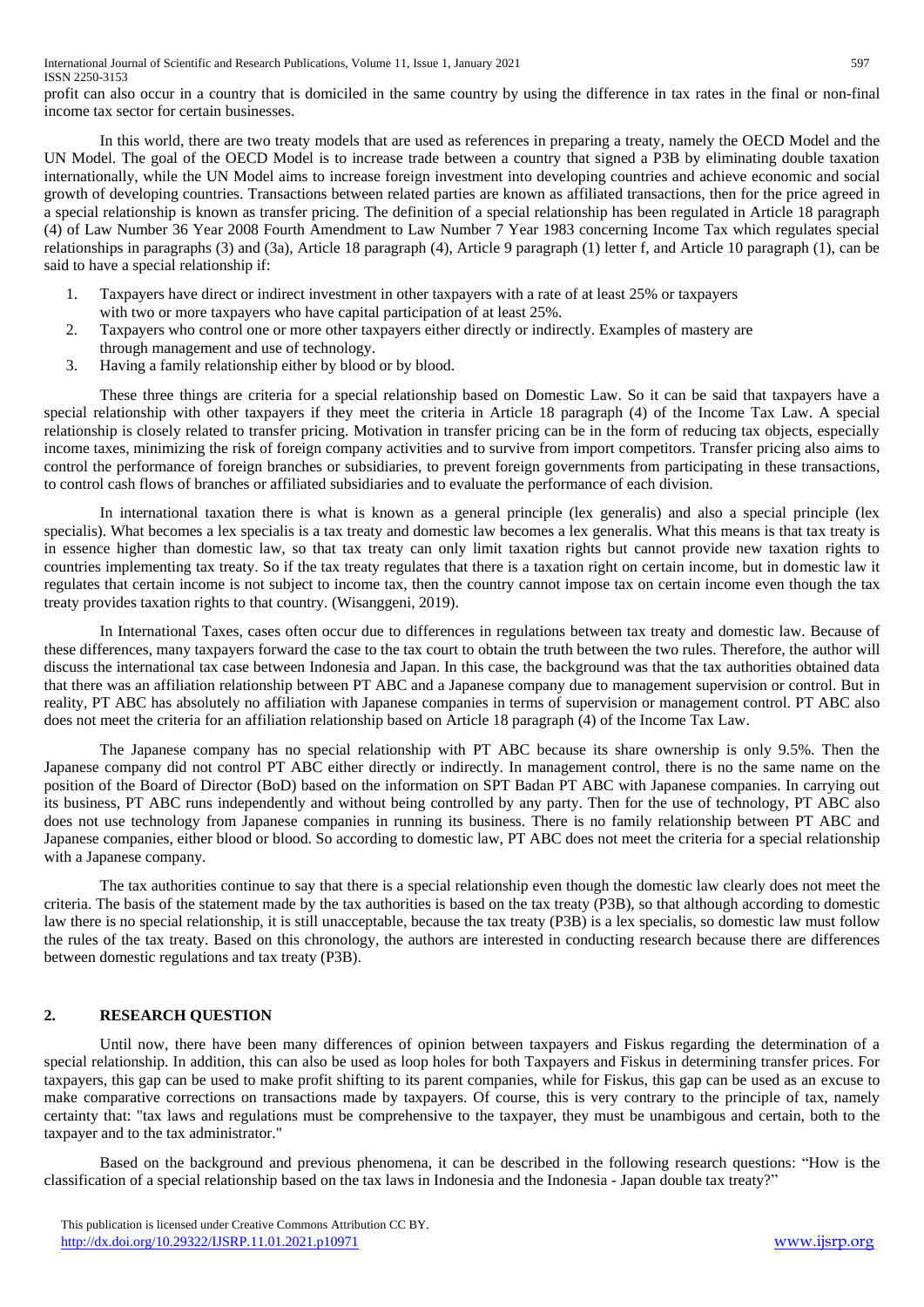## **3. RESEARCH THEORY**

### **Special Relationship**

According to David Grecian, in the IFA (International Fiscal Associated) congress, control is the capacity of a company to dominate decision-making in financial operations or intercompany policies, including the influence of market control and economically independent companies. The fairness of the price for the transfer of tangible and intangible goods in exchange for the transfer of services also in the taxation provisions in many countries provisions are regulating the tax administration authority to examine the fairness of the price or compensation. Each country has its own concept of fairness research on transactions involving special relationships.

Some countries can determine whether a transaction occurs naturally or not regardless of who is transacting, while some see who is transacting which is commonly referred to as the quality approach. Based on this approach, if any party transacting is the transacting party, it is an independent party without any significant relationship that can influence the policy of the amount of price or compensation for deviating from prices that are acceptable on the free market. Thus, regardless of the price or consideration to be received (by the tax administration) and considered a fair market price, if there is a relationship that may affect, the administration can recalculate the price considered for the transfer of services. (Gunadi, International Tax, 2007). The special relationship scheme can be described as below:

1. Company X in Country X participates either directly or indirectly in the management, control, or capital ownership of company Y in Country Y.



Source: Darussalam, Danny Septriadi, Concept and Application of Cross Border Transfer Pricing for Taxation Purposes, 2008: 16

2. The same party (can be either a personal or a company) "participates either directly or indirectly in the management, control or share ownership" of company X in country X and company Y in country Y.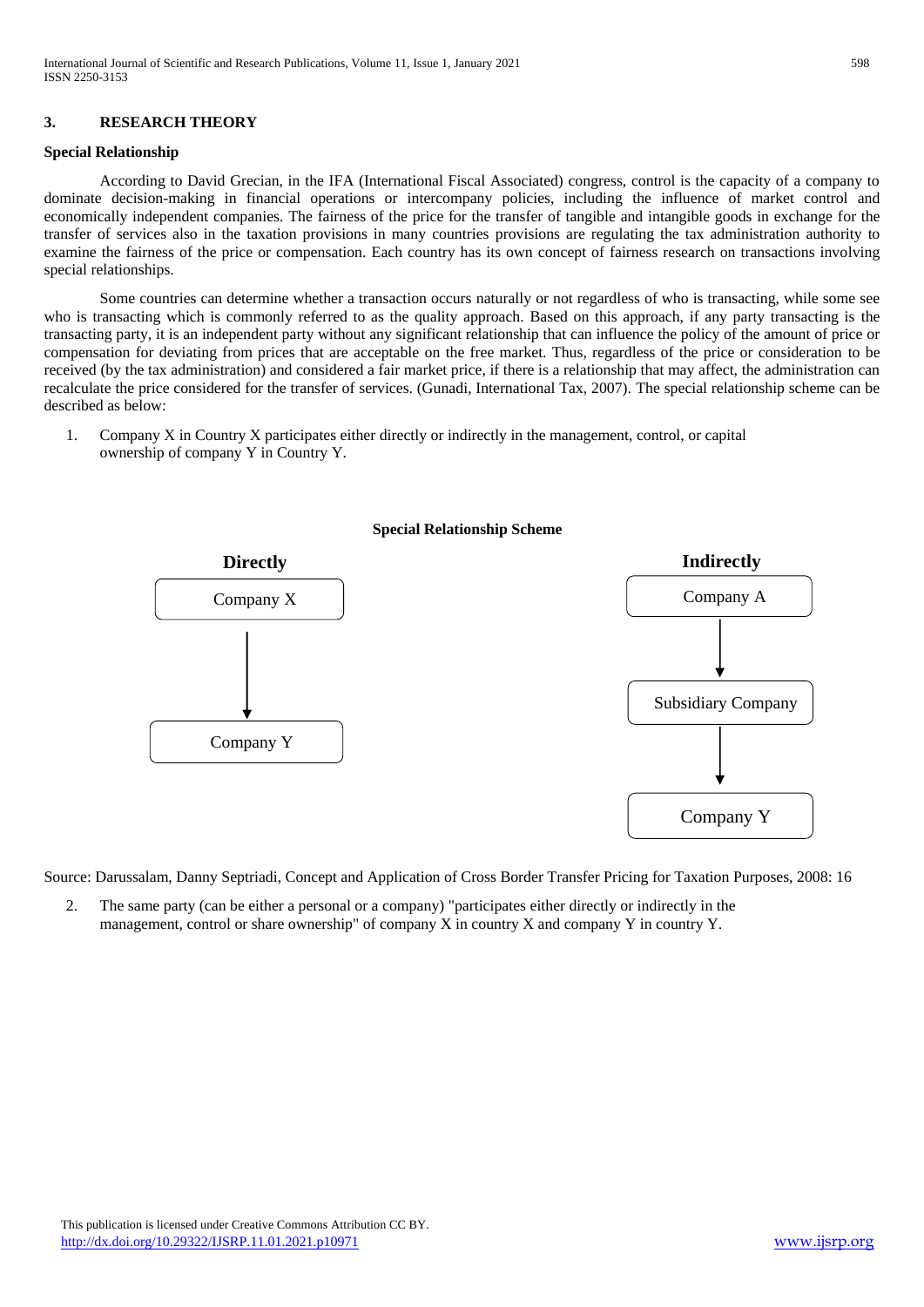# **Special Relationship Scheme**



Source: Darussalam, Danny Septriadi, Concept and Application of Cross Border Transfer Pricing for Taxation Purposes, 2008: 16

The OECD model or guidelines do not explain the definition of what is meant by management control, either directly or indirectly. However, according to David Gordon in an International Fiscal Association Congress, as quoted by Darussalam and Septriadi (2008: 16), what is meant by control includes:

- 1. Has the authority to make decisions related to financial policies in and operation of a company,
- 2. Has the influence to determine the price set.

Meanwhile, what is meant by participation in management (participation in management) is being involved in making decisions on the operating activities of a company.

## *Transfer Pricing*

Transfer pricing is a price determinant for management control purposes over the transfer of goods and services, between responsibility centers (Gunadi, Transfer Pricing, 1994: 9). Transfer pricing is carried out to reduce the tax burden, namely by manipulating the prices of goods or services, both tangible and intangible, by companies that have a special relationship with the aim of reducing the global tax burden that must be borne by a company.

Soemitro has its own definition of the meaning of transfer pricing, which is an act of invoicing goods (as well as services) delivered between divisions or branches of a multinational enterprise. Soemitro also emphasized that the invoice price of taxes for goods or services delivered between branches of a multinational company. These transactions usually occur between companies that have a special relationship. (Rochmat Soemitro, 1998).

According to Tsurumi (1984) who was quoted by Gunadi as defining transfer pricing as a price that is calculated for management control over the prices of goods and services between profit and cost responsibility centers (Gunadi, Transfer Pricing, 1994: 9). Tsurumi explained that transfer pricing is used for management purposes for profit and cost responsibility among multinational company branches. Responsibility profit and cost relates to the responsibility of management for company profits and costs.

Transfer pricing transactions are transactions that occur between companies that have a special or affiliated relationship so that the price set rarely follows the market price or fair price, but rather the price that is considered appropriate for the companies conducting the transaction. In the internal economic concept of a company, transfer pricing is one of the tools to reduce the tax burden borne by a company. Transfer pricing manipulation can be done by increasing costs or reducing sales through the transfer price mechanism to reduce tax payments.

#### *Arm's Length Principle*

Based on the literature applicable in Indonesia, the definition of the Arm's Length Principle (ALP) is a principle that regulates that if the conditions in a transaction between parties who have a special relationship are the same or proportional to the conditions in the transaction between parties who do not have a Special Relationship to be compared, then the price or profit in a transaction made between related parties must be the same as or within the price or profit range in a transaction made between parties who are not related to that particular relationship. be a comparison.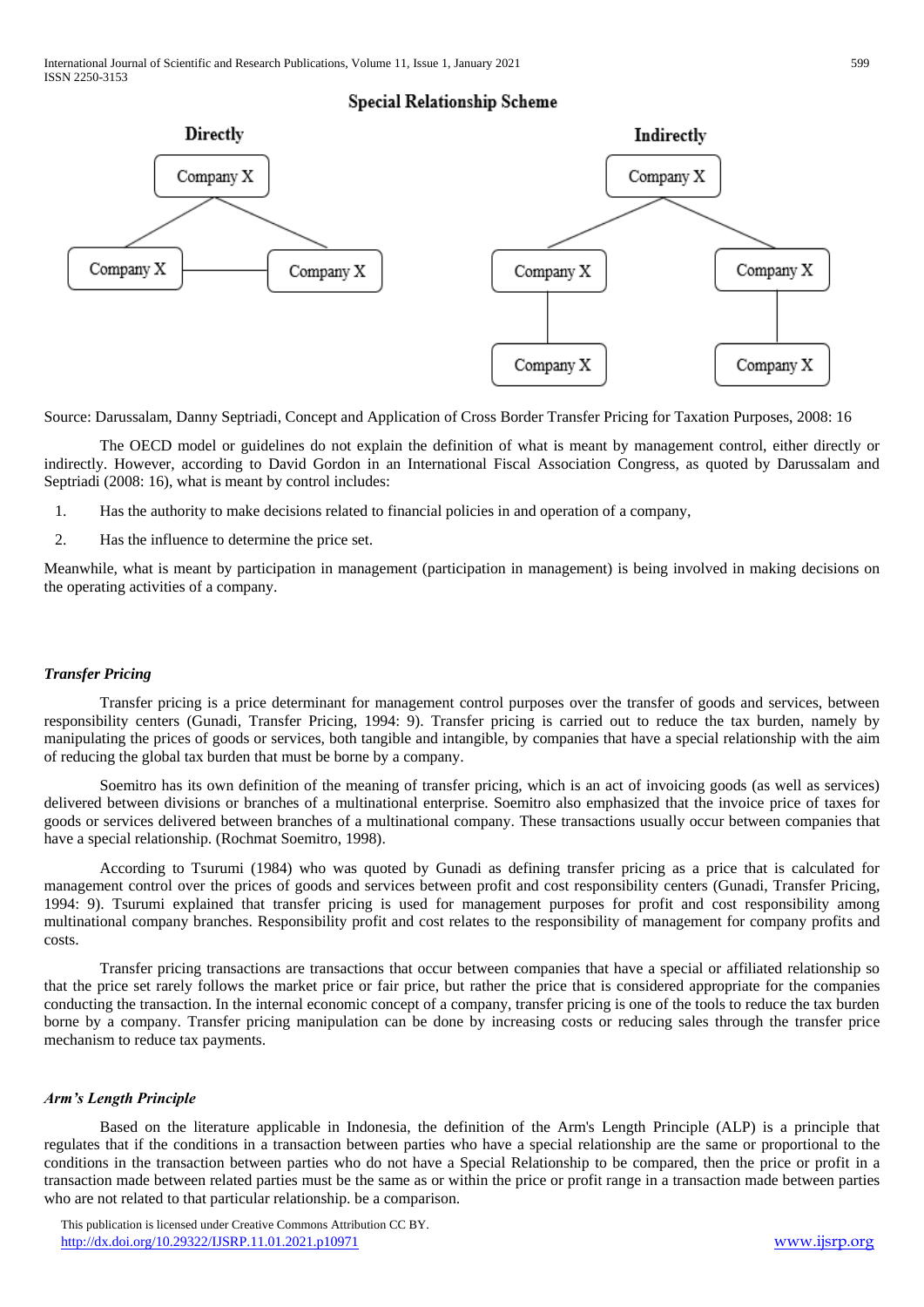The fair market price in transfer pricing is a price that is set at the time of transactions between companies in a group of companies with a special relationship for tax purposes, but the price that is recognized must always be the same or resemble transactions that occur between companies that are not related to the company. open market. Besides, in a fair market price, there is also a fair market price interval, where there is more than one fair market price in a distance interval.

The principle of arm's length is reflected in the model of the double tax avoidance agreement (tax treaty), both the model from the OECD and the model of the United Nations (United Nation Model). In both models, it is stated that the conditions created or created between two companies in a commercial or financial relationship are different from the conditions that occur between independent companies, then there is an advantage that should be recognized by a company but due to these conditions, the profit becomes not recognized, then the gain must be recognized as the property of the company and be taxed accordingly.

In commercial business, the determination of transfer prices that are not the same as market prices can be driven purely by business policy. Some of these policies, for example, are motivated to gain or maintain market share (market penetration), stimulate the productivity and performance of local managers, raise the rating of companies in certain countries, control the prestige of associated companies, increase the share of joint venture company profits, safeguard subsidiary cash flows. companies and foster good relations with the host government. (Gunadi, Transfer Pricing, 1997: 192).

The difficulty in applying arm's length is that companies that have a special relationship often carry out transactions that are not carried out by independent parties. These transactions are not always motivated to avoid taxes because in the transactions the companies of the or the group face different commercial environments.

# **4. RESEARCH METHODS**

The author uses a qualitative explanative method in this research method. The qualitative method is the activity of collecting information or data by means of observation or observation of the running of the agency and obtaining data from the agency's documents or records and finally describing it so that conclusions can be obtained regarding the classification analysis of special relationships based on Indonesian tax law and the Indonesian tax treaty with Japan. The purpose of the explanative method is to provide an explanation or information why something happened. The author obtains information or data through the data collection process with the following techniques:

1. Literature Study

It is a technique of collecting information through written texts such as journals, books, ebooks, articles,

- government publications, and others.
- 2. Observation

It is a technique of collecting information by observing directly the object being studied accurately so that it can obtain information about a problem.

3. Documentation

It is a technique of collecting information by understanding in depth company data with the case being studied.

# **5. DISCUSSION**

Based on the facts and data that have been collected, in the Corporate Income Tax Return, Audited Financial Statements, and Transfer Pricing Documentation of PT ABC, Japanese companies only have share ownership in PT. ABC of 9.5%. Whereas the definition related to a special relationship has been regulated based on Article 18 paragraph (4) of the Income Tax Law and based on this provision, Japanese companies are not affiliated parties of PT. ABC based on Article 18 paragraph (4) letters a, b, and c, with the following explanation:

- 1. A Japanese company that only owns shares of 9.5% and does not meet the criteria for shared ownership
- of at least 25% based on Article 18 paragraph (4) letter an of the Income Tax Law. 2. Japanese companies do not control PT ABC either directly or indirectly, based on:
	- a. Management mastery, because there is no same name on the position of the Board of Directors (BoD) based on information from the Corporate Income Tax Return of PT ABC and the Japanese Company BoD. Furthermore, in conducting business, PT ABC is independently and not controlled by any party.
	- b. The use of technology, because there is no use of Japanese company technology used by PT ABC in carrying out its business activities.
- 3. There is no family relationship either in blood and by marriage between PT ABC and the Japanese company.

Furthermore, related to "control" regulated further in Article 8 paragraph (4) of Government Regulation of the Republic of Indonesia Number 94 of 2010 concerning Calculation of Taxable Income and Payment of Income Tax in the Current Year (PP-94/2010):

*"The relationship between the parties concerned for ownership or control between the Taxpayer grantor and the recipient Taxpayer*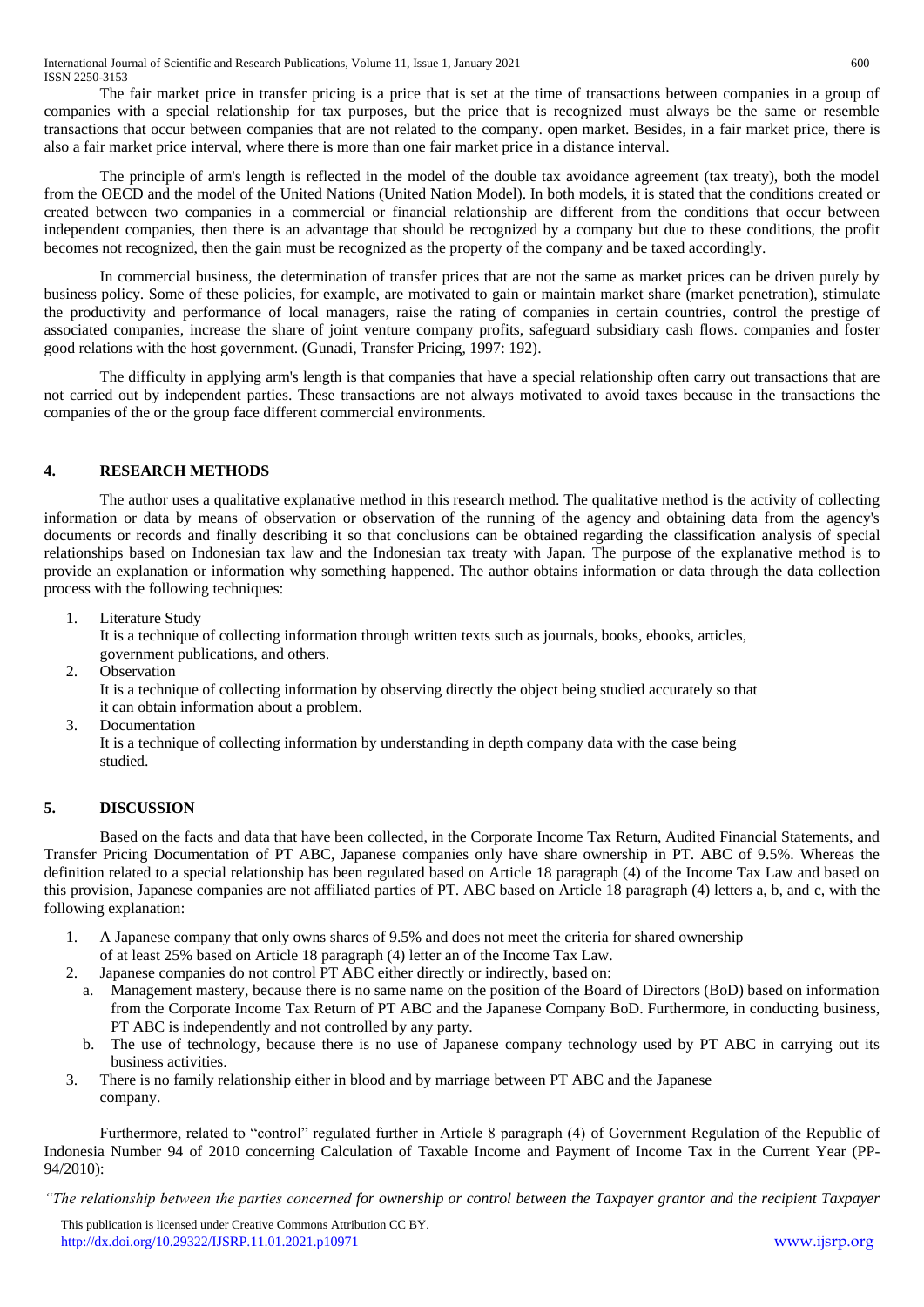b. *the relationship of control directly or indirectly as referred to in Article 18 paragraph (4) letter b of the Income Tax Law."*

In more detail, the elucidation of Article 8 paragraph (4) PP-94/2010 provides examples of direct and indirect management control as follows: Direct management control based on the explanation of Article 8 paragraph (4) letter b PP-94/2010 provides the following examples:

Example:

#### **Direct management mastery:**

*Mr. A and Mr. B, are the directors of PT X, while Mr. C is the X commissioner. Besides, Mr. C is also a director at PT Y, and Mr. B is a commissioner at PT Y. Mr. B Junior is a director at PT AA, while Mr. E a commissioner of PT AA. Mr. B Junior is the son of Mr. B who is a director of PT X and a commissioner of PT Y. In the example above, PT X and PT Y have a direct management control relationship because Mr. B in addition to working as a director at PT X also works as a commissioner PT Y. Also, Mr. C in addition to working as a commissioner at PT X works as a director at PT Y. If PT X receives assistance or donations from PT Y (or vice versa) then the assistance or contribution is a tax object for the party receiving. Likewise, PT Y and PT AA have a direct management control relationship, because there is a family relationship between Mr. B (father) who works as a commissioner at PT Y, and Mr. B Junior (son) who works as a director at PT AA. If PT AA receives assistance or donations from PT Y (or vice versa) then the assistance or contribution is a tax object for the recipient. If Mr. B.Jr (child) receives assistance or donations or gifted assets from Mr. B (father) then the assistance or donations or gifted assets are exempted from the Income Tax object as referred to in Article 4 paragraph (3) letter an of the Income Tax Law. , because those who have a management control relationship are between PT Y and PT AA, not between Mr. B (father) and Mr. B Junior (son). Thus, management tenure relationships only occur between entities that*  have the same management or have family relationships. Meanwhile, the management in the entity does not have a control *relationship. "*



Based on the example, the scheme, as well as the evidence of the Board of Directors / BoD list above, it is clear that between PT ABC and the Japanese company no manager who is the same or has a family relationship so it is clearly proven that there is no direct management control over PT ABC. by a Japanese company.

#### **Indirect management mastery:**

a. …

This publication is licensed under Creative Commons Attribution CC BY. <http://dx.doi.org/10.29322/IJSRP.11.01.2021.p10971> [www.ijsrp.org](http://ijsrp.org/)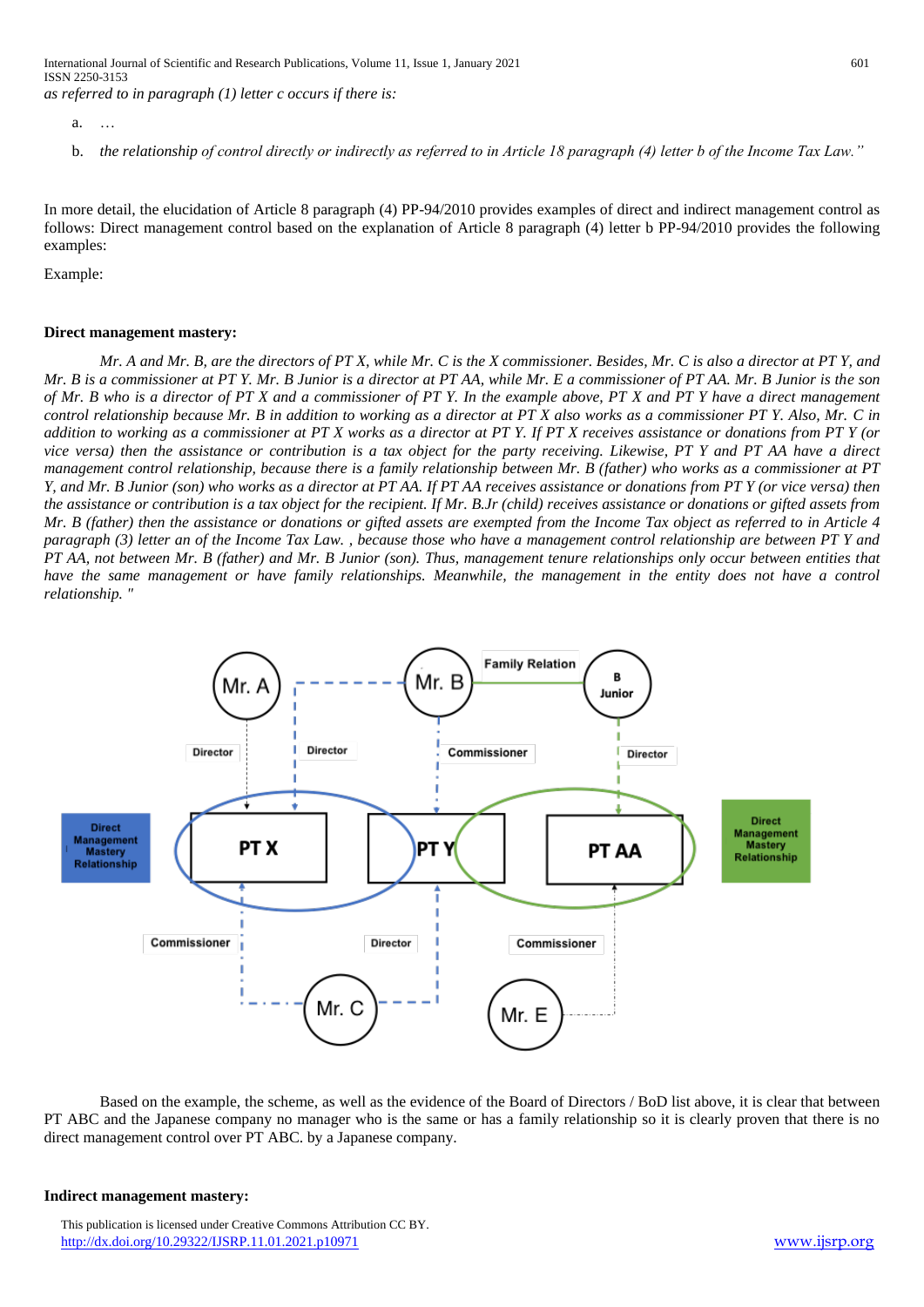Whereas further the Elucidation of Article 8 paragraph (4) PP-94/2010 provides the following examples: Mr. O is a director of PT AB, and Mr. P is a commissioner of PT AB. Mr. O and Mr. P clearly have the authority to determine policies and/or make decisions in the context of carrying out PT X's activities, for example having the authority to sign contracts with third parties, sign checks, and so on even though Mr. O and/or Mr. the management stated in the deed of establishment and deed of change of PT X. In the example above, PT AB and PT X have an indirect management control relationship. " To make it easier to analyze the example above, the author describes it in the following scheme:



Based on the example, the scheme, as well as existing evidence, it is clearly proven that Japanese companies do not have the authority to determine policies and/or make decisions in the context of carrying out PT ABC activities, for example, the authority to sign contracts with third parties, sign checks, etc. there is no indirect management control over PT ABC by a Japanese company.

That the authority to conduct a fairness analysis of affiliated transactions must be based on domestic regulations/provisions including Article 18 paragraph (3) and paragraph (4) of the Income Tax Law and Article 8 paragraph (4) PP-94/2010 because Tax Treaty cannot create and expand rights taxation regulated in said domestic taxation provisions. Article 9 Tax Treaty Indonesia and Japan regulate the determination of the special relationship between a Taxpayer and other Taxpayers as follows:

"*Where*:

- *a. an enterprise of a Contracting State participates directly or indirectly in the management, control or capital of an enterprise of the other Contracting State, or*
- *b. the same persons participate directly or indirectly in the management, control or capital of an enterprise of a Contracting State and an enterprise of the other Contracting State,*

*and in either case, conditions are made or imposed between the two enterprises in their commercial or financial relations which differ from those which would be made between independent enterprises, then any profits which would, but for those conditions, have accrued to one of the enterprises, but, because of those conditions, have not so accrued, may be included in the profits of that enterprise and taxed accordingly*."

Based on the explanation above, a special relationship is because there is a company that is directly or indirectly in the management, control, or capital of another company. Furthermore, a special relationship occurs because there are the same people who participate directly or indirectly between the company and other companies.

# Furthermore, the OECD Model Convention regulates as follows:

"*Commentary on Article 9 concerning the Taxation of Associated Enterprises Paragraph 2 [Adjustments of profits]…No rewriting of the accounts of associated enterprises is authorized if the transactions between such enterprises have taken place on normal open market commercial terms (on an arm's length basis)…*"

## In Indonesian, this means:

"Komentar tentang Pasal 9 tentang Perpajakan dari Perusahaan yang memiliki Hubungan Istimewa Ayat 2 [Penyesuaian laba] .. Tidak ada penulisan ulang akun perusahaan terkait yang diotorisasi jika transaksi antara perusahaan tersebut telah terjadi dengan persyaratan komersial pasar terbuka yang normal (atas dasar yang wajar) ... "

Furthermore, based on the above explanation, the classification of special relations based on Tax Treaty Indonesia and Japan is quite broad compared to the Domestic Law, which can be illustrated as follows.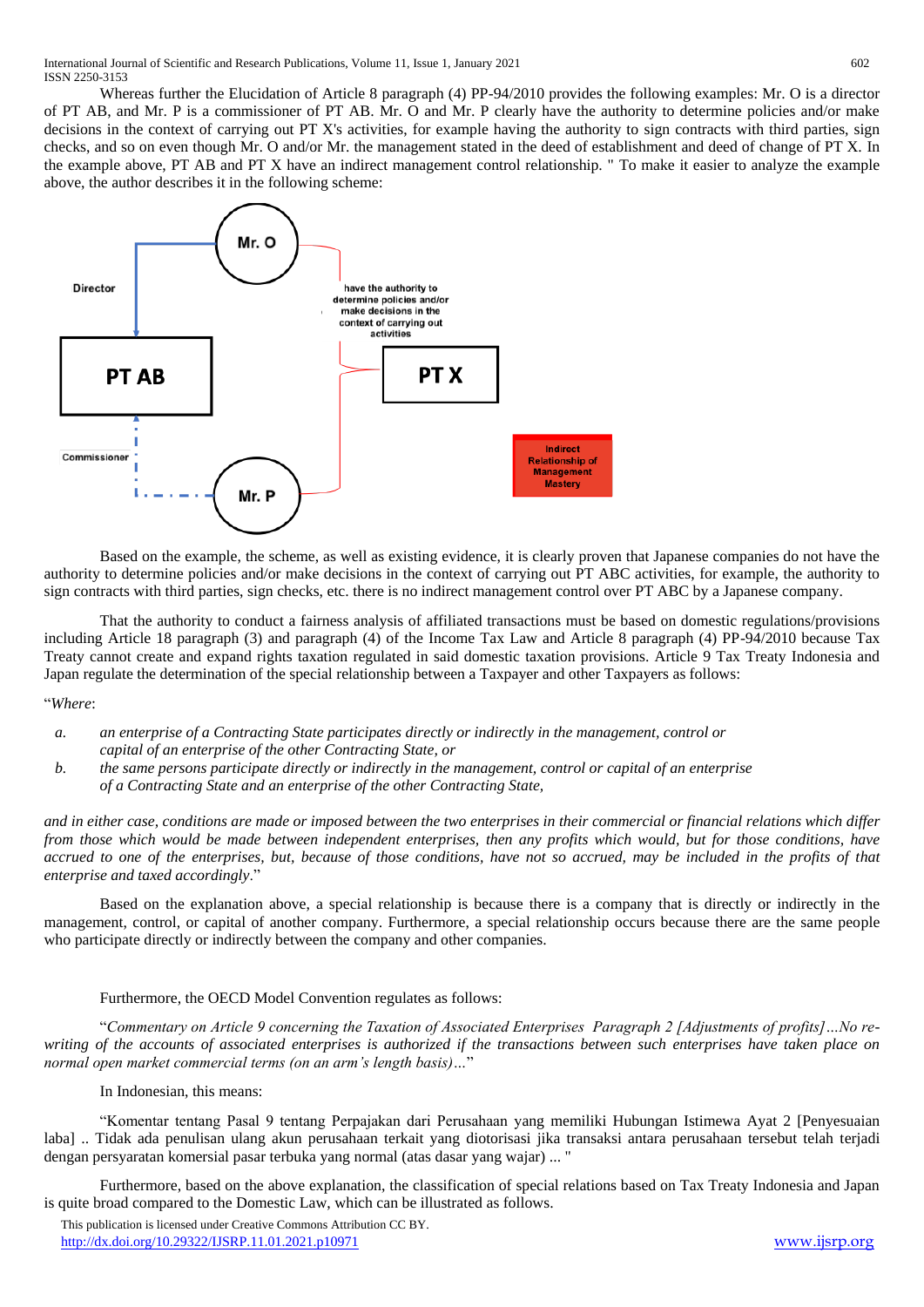

Furthermore, even though the provisions of Tax Treaty are special (lex specialist), the provisions of Tax Treaty, especially Article 9 of Tax Treaty Indonesia and Japan should be interpreted as provisions that cannot be directly implemented/*No Self-Executing Character*. Based on *Main features of Article 9 OECD and UN MC:*

"*Whether or not a Contracting State may avail itself of the treaty authorization under Article 9(1) OECD and UN MC depend on its own domestic law; Article 9(1) OECD and UN MC do not create any legal basis for rewriting taxpayers' accounts (infra m.no.10 et seq.). All Article 9 (1) OECD and UN MC do are to restrict domestic law to the extent that the latter provides forprofit adjustments between associated enterprises beyond those permissible under the arm's length principle (infra m.no.12 et seq.)."*

### In Indonesian: Main features of Article 9 of the OECD and UN MC

Dapat atau tidaknya suatu Negara pihak untuk dapat memanfaatkan sendiri kewenangan perjanjian (P3B) berdasarkan Pasal 9 (1) OECD dan UN MC tergantung pada hukum domestiknya sendiri; Pasal 9 (1) OECD dan UN MC tidak membuat dasar hukum untuk menghitung ulang akun wajib pajak (infra m.no.10 et seq.). Pasal 9 (1) OECD dan UN MC adalah untuk membatasi hukum domestik sejauh yang disebutkan terakhir memberikan kewenangan dalam penyesuaian laba antara perusahaan berafiliasi di luar yang diizinkan berdasarkan prinsip kewajaran dan kelaziman usaha (infra m.no.12 et seq).

Thus, it can be concluded that:

a. The authority of Article 9 paragraph (1) of the Tax Treaty depends on domestic (Indonesian) law and does

not provide new taxation rights.

b. Article 9 paragraph (1) in nature will limit domestic provisions in the case of adjustment in transfer pricing that is carried out over of Arm's Length Principle.

The provisions of Article 9 of the Tax Treaty cannot be directly implemented/No Self-Executing Character. Whereas Goerg Kofler, in the book Klaus Vogel on Double Taxation Conventions 4th Ed., 2015 states that Article 9 Tax Treaty in principle follows:

## *a. No Self-executing Character*

*"When considering the treaty rules corresponding to Article 9 OECD and UN MC, it should again be noted that DTCs merely restricts, rather than generate, domestic taxing rights. Although a higher tax burden may – in theory—result from the application of a tax treaty (see no. 9.2 OECD MC Comm. On Article 1), there is a broad consensus in case law, among tax authorities, and in legal scholarship that Article 9(1) OECD and UN MC cannot, by itself, be an independent legal basis for upward income adjustments. Conversely, there is no treaty obligation for a Contracting State to make a primary adjustment, even if the conditions of Article 9 OECD and UN MC are fulfilled; the wording of Article 9(1) OECD and UN MC (i.e., the use of 'may' rather than 'shall') makes clear that the Contracting States are not obliged to exercise the authority granted by the provision. The prevailing view is therefore that the only legal basis for profit adjustments between associated enterprises is applicable domestic laws; Article 9 (1) OECD and UN MC does not have 'self-executing character'…"*

# *b. Restriction of Domestic Taxing Rights*

*As noted before, the only legal basis for profit adjustment between associated enterprises is the applicable domestic law. …"*

In Indonesian, this means: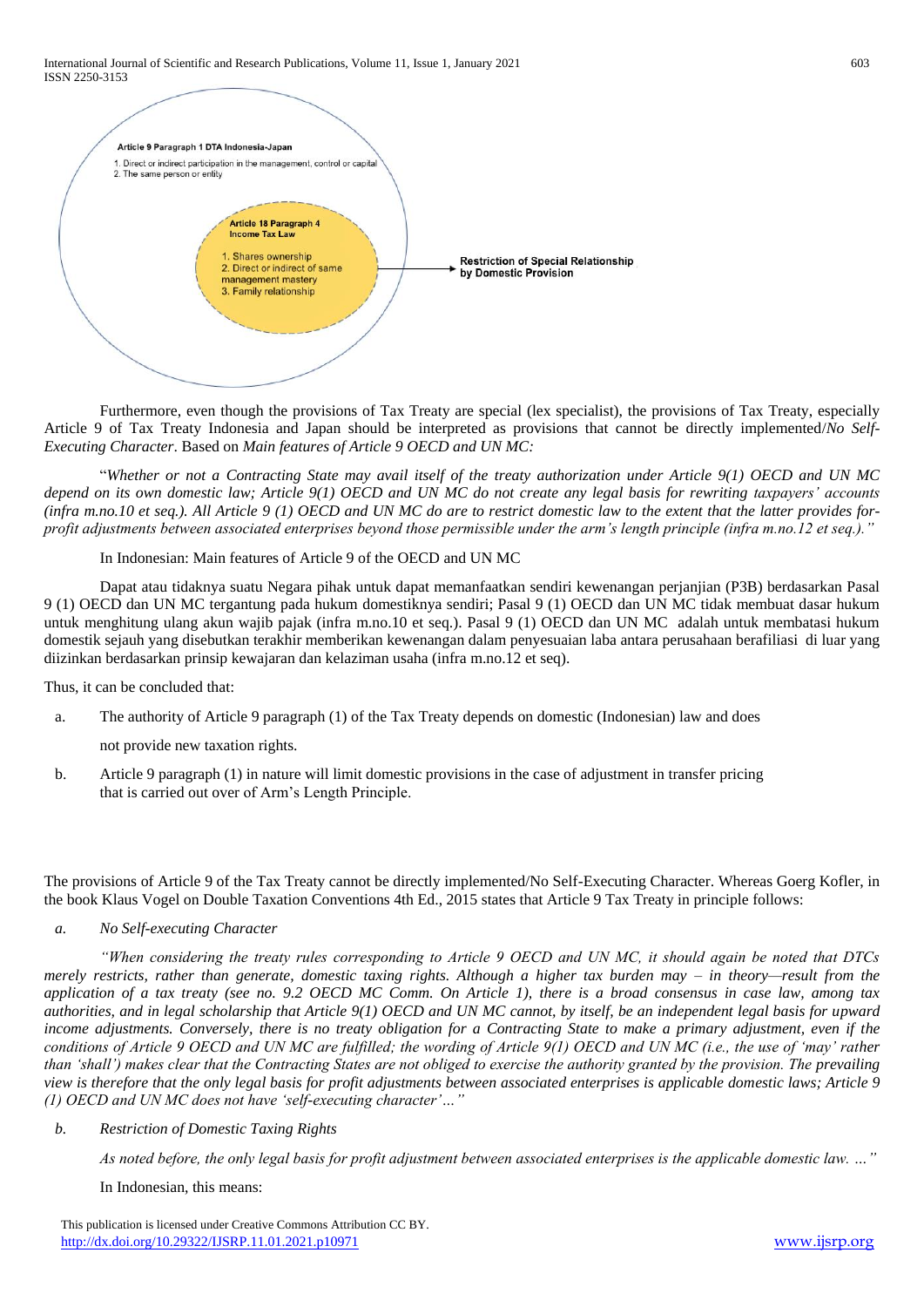a. Tidak dapat secara langsung dilaksanakan /No Self-Executing Character

Ketika mempertimbangkan aturan perjanjian yang sesuai dengan Pasal 9 OECD and UN MC, perlu diperhatikan bahwa DTC hanya membatasi, bukannya menghasilkan, hak perpajakan domestik. Meskipun beban pajak yang lebih tinggi dapat – dalam teori – dapat terjadi dari penerapan perjanjian pajak (lihat paragraf 9.2 OECD Komentar dalam Model Konvensi untuk Pasal 1), adanya konsensus yang lebih luas dalam kasus hukum, antara otoritas pajak dan para ahli hukum berpendapat bahwa Pasal 9 (1) OECD dan UN MC tidak dapat, dengan sendirinya, menjadi dasar hukum yang independen untuk melakukan koreksi lebih tinggi atas pendapatan. Sebaliknya, tidak ada kewajiban dalam perjanjian (P3B) bagi salah satu Negara Pihak pada perjanjian untuk melakukan koreksi primer harga transfer, bahkan jika persyaratan Pasal 9 OECD dan UN MC dipenuhi; kalimat dalam Pasal 9 (1) OECD dan UN MC (yaitu penggunaan kata 'dapat' daripada 'wajib') memperjelas bahwa kedua Negara Pihak dalam perjanjian tidak berkewajiban untuk melaksanakan wewenang yang diberikan oleh pasal tersebut. Oleh karena itu, pandangan yang sekarang berlaku adalah bahwa dasar aturan satu-satunya untuk melakukan koreksi laba antara pihak-pihak yang berafiliasi adalah hukum domestik yang berlaku; Pasal 9 (1) OECD dan UN MC tidak memiliki "Tidak dapat secara langsung dilaksanakan/No Self-Executing Character". Dengan demikian satu-satunya dasar hukum untuk koreksi pendapatan antara perusahaan yang berafiliasi adalah hukum domestik yang berlaku.

#### **6. CONCLUSION**

Based on the explanation above, it can be concluded that determining whether PT ABC has an affiliated relationship or not with a Japanese company and whether Fiskus has the authority to make corrections to affiliated transactions or not, should be based on domestic regulations/provisions including Article 18 paragraph (3) and paragraph (4) The Income Tax Law and Article 8 paragraph (4) PP-94/2010 in other words Tax Treaty does not create tax objects/taxation rights. Therefore, in interpreting Article 9 of the Tax Treaty Indonesia and Japan, it is necessary to consider the following:

a) The articles stipulated in the Tax Treaty are in principle only limited and do not result in new domestic taxation rights.

b) The classification of special relations in Article 9 of the Tax Treaty Indonesia and Japan cannot automatically be an independent legal basis for making a higher adjustment to income. The main legal basis for determining criteria for affiliation should be based on domestic conditions.

c) The use of the word 'can' in Article 9 of Tax Treaty Indonesia and Japan where *"... any profits that should fall on one of the companies, but which are not obtained because of these conditions, can be added to the profits of the company and subject to tax .*.." makes it clear that both The Contracting State party is not obliged to exercise the authority given by that article so that the sole rule for conducting profit adjustments between affiliated parties is applicable domestic law**.**